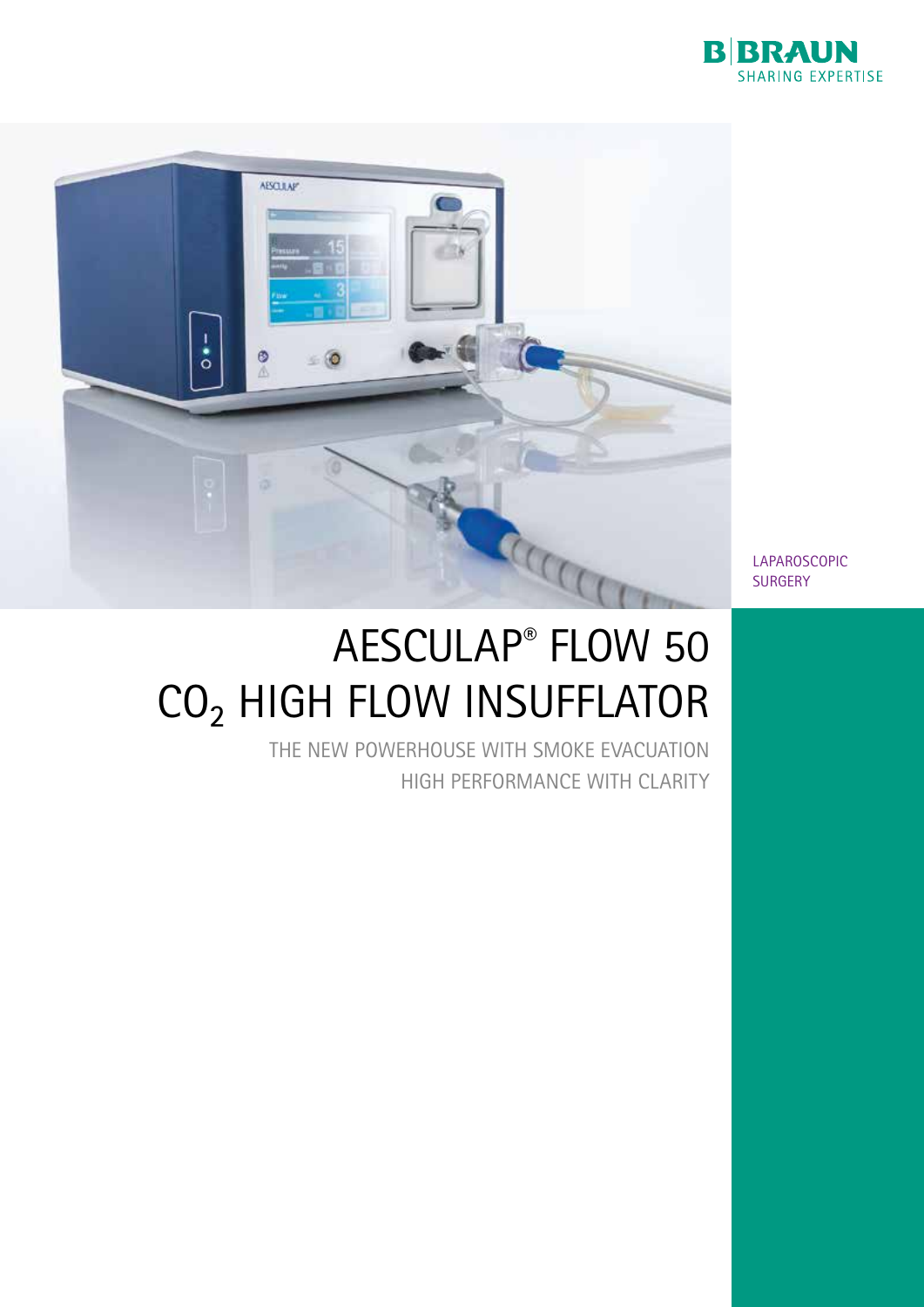# AESCULAP® FLOW50

HIGH FLOW INSUFFLATOR



The Flow50 High Flow Insufflator, with a flow rate of 50 liters, is versatile and – thanks to its various indication modes – can be used in visceral surgery, bariatric surgery, pediatrics, endoscopically assisted cardiac surgery and endoscopic vein removal.

The Flow50 High Flow Insufflator provides:

- Increased patient and user safety
- Improved user comfort
- **Individuality**



The Insufflator has a 5.7" touchscreen with intuitive operating concept. Additionally the device offers an integrated smoke evacuation and an optional gas heating function.

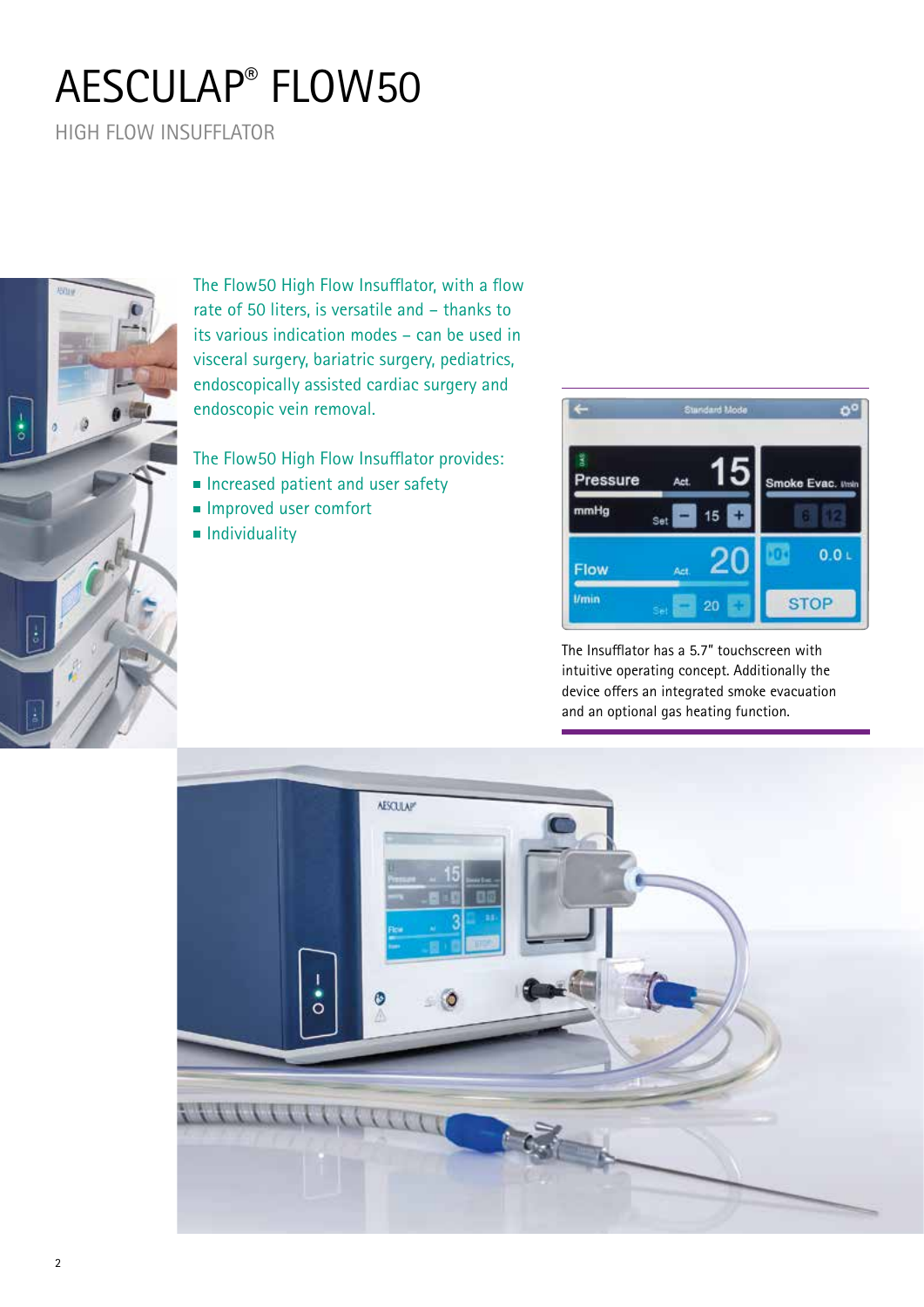| <b>INSUFFLATOR</b> | Item No.     | Description                                  |
|--------------------|--------------|----------------------------------------------|
| <b>HISCLIP</b>     | <b>PG150</b> | Flow50 CO <sub>2</sub> High Flow Insufflator |

 $\overline{a}$ 

| <b>ACCESSORIES - INSUFFLATION</b> | Item No.       | Description                                                                                    |
|-----------------------------------|----------------|------------------------------------------------------------------------------------------------|
|                                   | PG019          | Disposable CO <sub>2</sub> Filter, sterile<br>25 pcs. per pack                                 |
|                                   | <b>PG012</b>   | Disposable tube set incl. CO <sub>2</sub> Filter, sterile<br>length 3 m, 10 pcs. per pack      |
|                                   | PG014          | Reusable tube set for insufflation<br>length 3 m, 1 pc. per pack                               |
|                                   | <b>PGO96SU</b> | Disposable heating tube set for insufflation<br>length 3 m, 10 pcs. per pack                   |
|                                   | <b>PG097</b>   | Reusable heating tube set for insufflation<br>length 3 m, (100 x autoclavable), 1 pc. per pack |

| ACCESSORIES - SMOKE EVACUATION | Item No.       | <b>Description</b>                                                                |
|--------------------------------|----------------|-----------------------------------------------------------------------------------|
|                                | <b>PG106</b>   | Smoke evacuation filter cassette<br>30 pcs. per pack                              |
|                                | <b>PG107SU</b> | Disposable tube set for smoke evacuation, sterile<br>length 3 m, 10 pcs. per pack |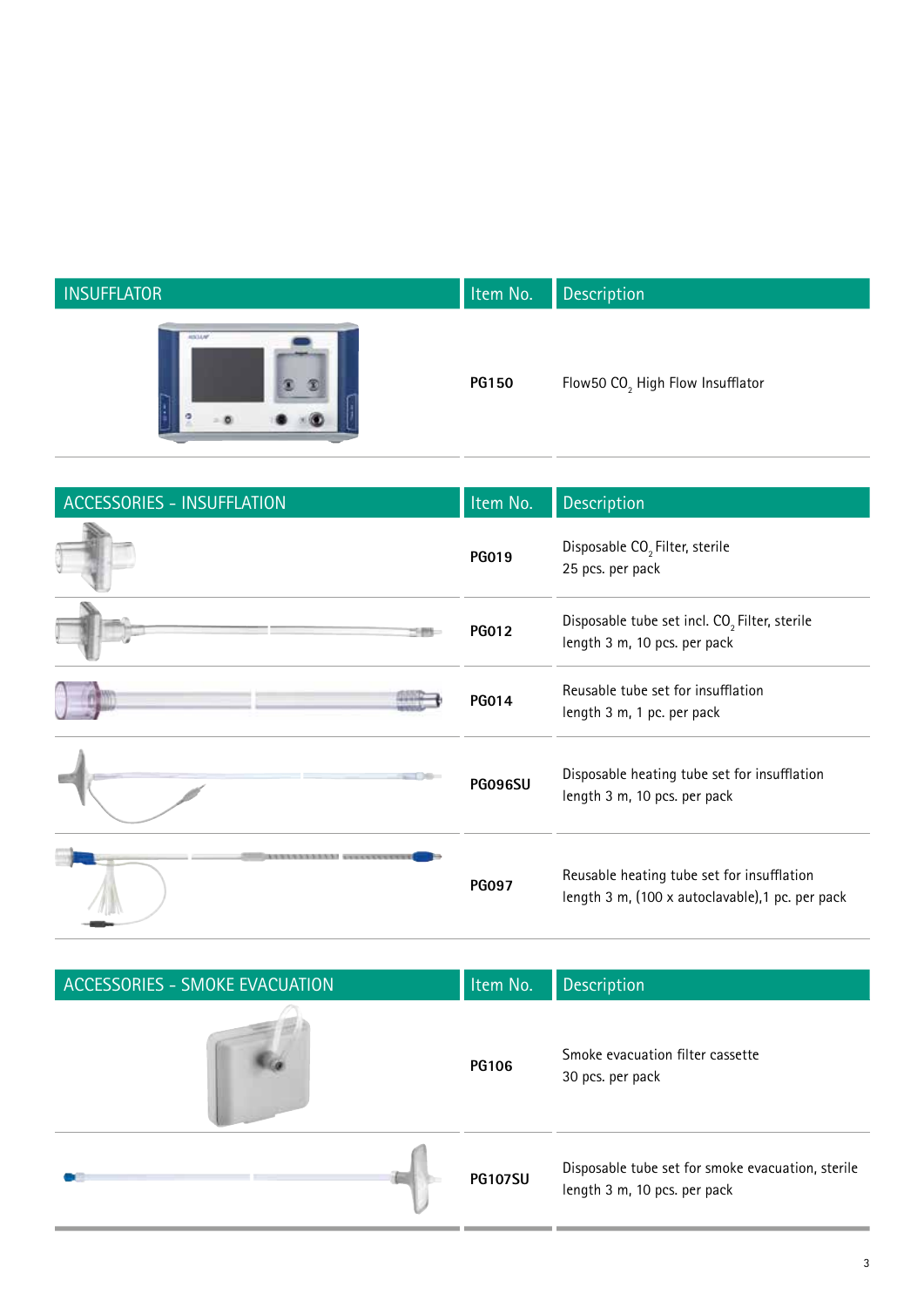| HOSE FOR GAS SUPPLY (without image) | Item No.     | <b>Description</b>                                        |
|-------------------------------------|--------------|-----------------------------------------------------------|
|                                     | <b>PG056</b> | Hose for CO <sub>2</sub> gas bottle supply DIN/US 1.5 m   |
|                                     | <b>PG057</b> | Hose for CO <sub>2</sub> gas bottle supply ISO/US 1.5 m   |
|                                     | <b>PG058</b> | Hose for CO <sub>2</sub> gas bottle supply PIN/US 1.5 m   |
|                                     | <b>PG061</b> | Hose for CO <sub>2</sub> central gas supply DIN/US 3 m    |
|                                     | <b>PG091</b> | Hose for CO <sub>2</sub> central gas supply DIN/US 5 m    |
|                                     | <b>PG092</b> | Hose for $CO2$ central gas supply NF/US 5 m               |
|                                     | <b>PG093</b> | Hose for CO <sub>2</sub> central gas supply UNI/US 5 m    |
|                                     | <b>PG094</b> | Hose for CO <sub>2</sub> central gas supply AGA/US 5 m    |
|                                     | <b>PG065</b> | Hose for CO <sub>2</sub> central gas supply DISS/DISS 3 m |

| MISCELLANEOUS (without image) | Item No.     | <b>Description</b>                   |
|-------------------------------|--------------|--------------------------------------|
|                               | <b>PG066</b> | DISS Adapter for central gas supply  |
|                               | <b>PG090</b> | Angled CO <sub>2</sub> gas connector |
|                               | PG150200     | Sinterfilter                         |
|                               | <b>PG067</b> | NIST Adapter for central gas supply  |
|                               | <b>PG068</b> | Switch valve for gas bottle          |

| <b>TECHNICAL SPECIFICATION:</b>   |                         |
|-----------------------------------|-------------------------|
| Maximum CO <sub>2</sub> gas flow: | 50 l/min                |
| Pressure range:                   | $1-30$ mmHq             |
| Maximum suction rate:             | $12$ l/min              |
| Inlet pressure range:             | $2.7 - 80$ bar          |
| Display:                          | 5.7" Color touch screen |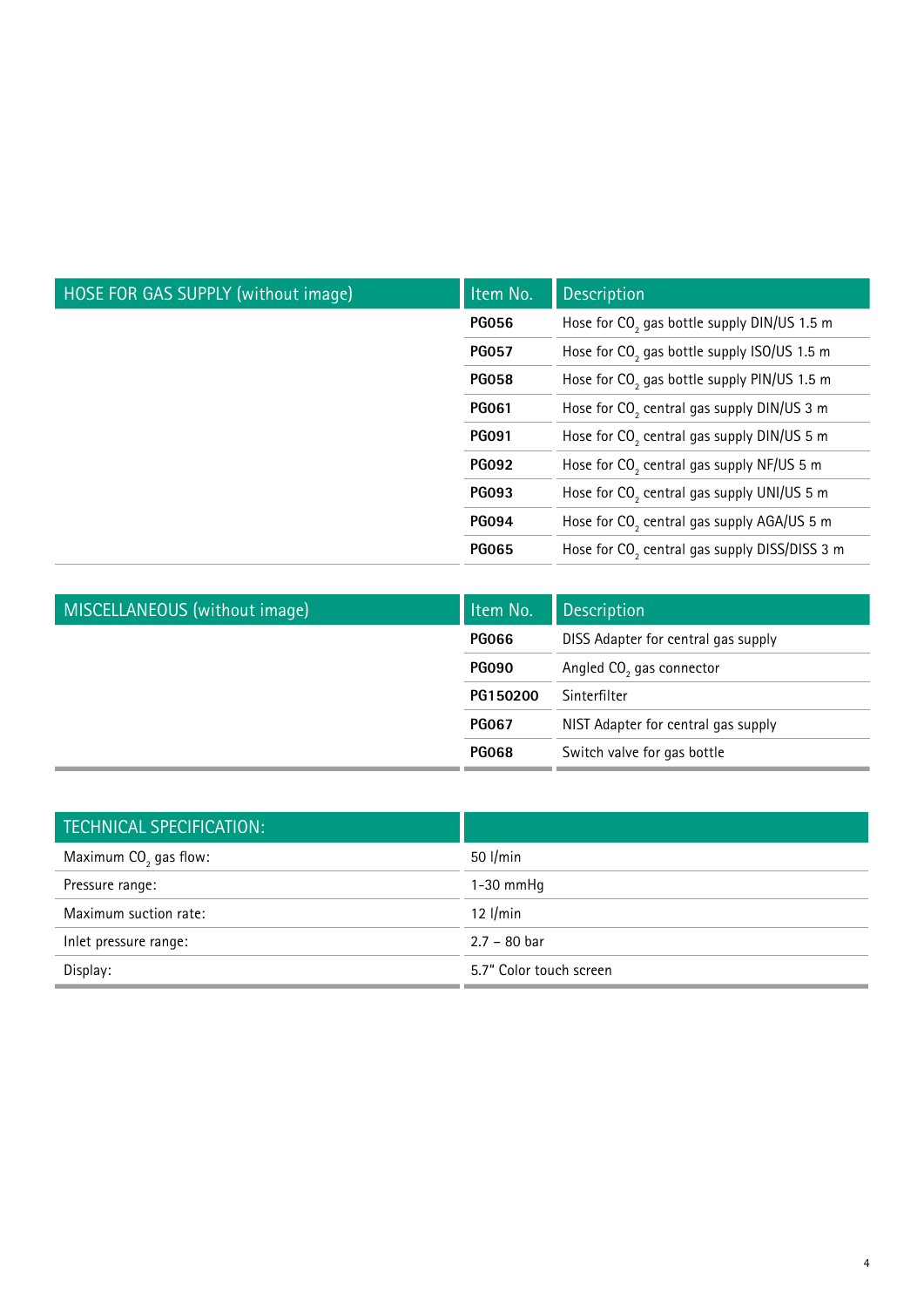### **INCREASED PATIENT SAFETY**

- $\rightarrow$  Safer and quicker construction of the cavity with a maximum gas flow of 50 l/min
- $\rightarrow$  Gas heating helps prevent hypothermia
- $\rightarrow$  All patient-relevant values are displayed on the touch display

### **INCREASED USER SAFETY**

- $\rightarrow$  Clear and smoke-free image due to the smoke evacuation in the OP field
- $\rightarrow$  Reduction of harmful gases through activated carbon filtering
- $\rightarrow$  Gas heating reduces fogging of the optics

#### **IMPROVED USER COMFORT**

- $\rightarrow$  Touch-sensitive 5.7" touch screen with clear text and intuitive control concept
- $\rightarrow$  Universal connection for central and gas bottle supply
- $\rightarrow$  Switching valve for connection of two gas bottles
- $\rightarrow$  Four predefined indications

#### **INDIVIDUALITY**

 $\rightarrow$  Indication-specific user profile with personal settings for starting pressure, starting flow, intensity, volume and timer for smoke evacuation